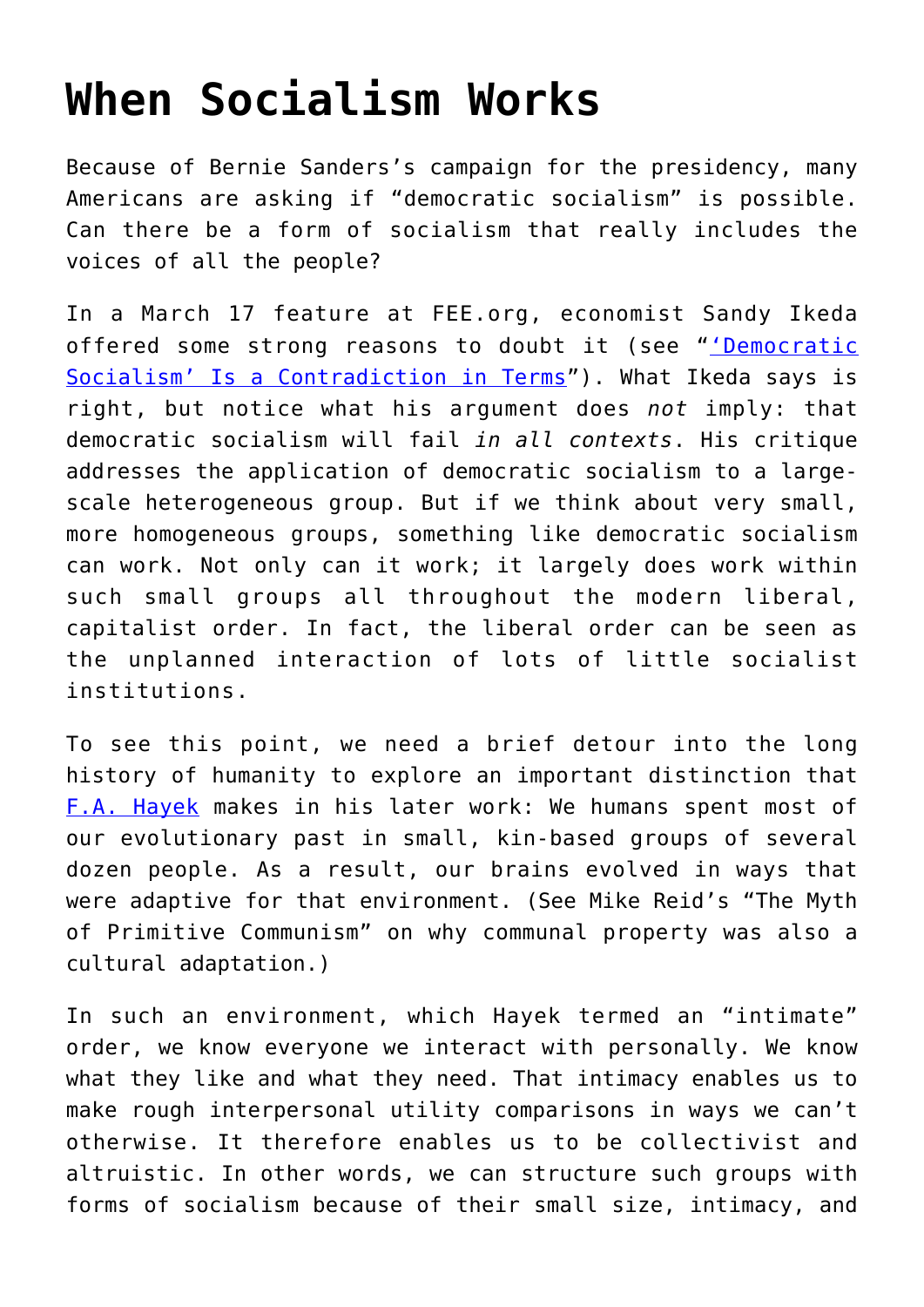homogeneity.

These contrast with what Hayek called the "anonymous" order of a market-based commercial society. In the market, many of our dealings are with people we do not know personally. Think about how many people you interact with directly in market transactions where you know absolutely nothing about them. Do you know anything about the cashier at the grocery store? Now extend that out to the people you deal with over the phone or the Internet. And now extend that to the millions of people who contributed directly or indirectly to making your clothes, or that [pencil](http://fee.org/articles/democratic-socialism-is-a-contradiction-in-terms/) you're using. We rely on millions of anonymous others every single day.

Hayek advises us that anonymous social orders cannot be collectivist or altruistic or socialistic. There's no way for any one person or group to acquire enough knowledge about everyone's preferences or about how best to use existing resources to make the things others might want. This is the classic debate over the possibility of rational calculation under socialism. But both Hayek and [Ludwig von Mises](http://fee.org/people/ludwig-von-mises/) understood that the impossibility of socialism did not apply to small, intimate, homogeneous social units where those knowledge problems did not exist.

In fact, in *[Law, Legislation, and Liberty](http://smile.amazon.com/Law-Legislation-Liberty-statement-principles-ebook/dp/B009C6O91E?tag=foundationforeco)*, Hayek says that such deliberate organizations are often superior to the market's spontaneous order, if the task is sufficiently limited:

In any group of men of more than the smallest size, collaboration will always rest on both spontaneous order as well as on deliberate organization. There is no doubt that for many limited tasks organization is the most powerful method of effective coordination because it enables us to adapt the resulting order much more fully to our wishes.

And when he lists examples of such deliberate organizations,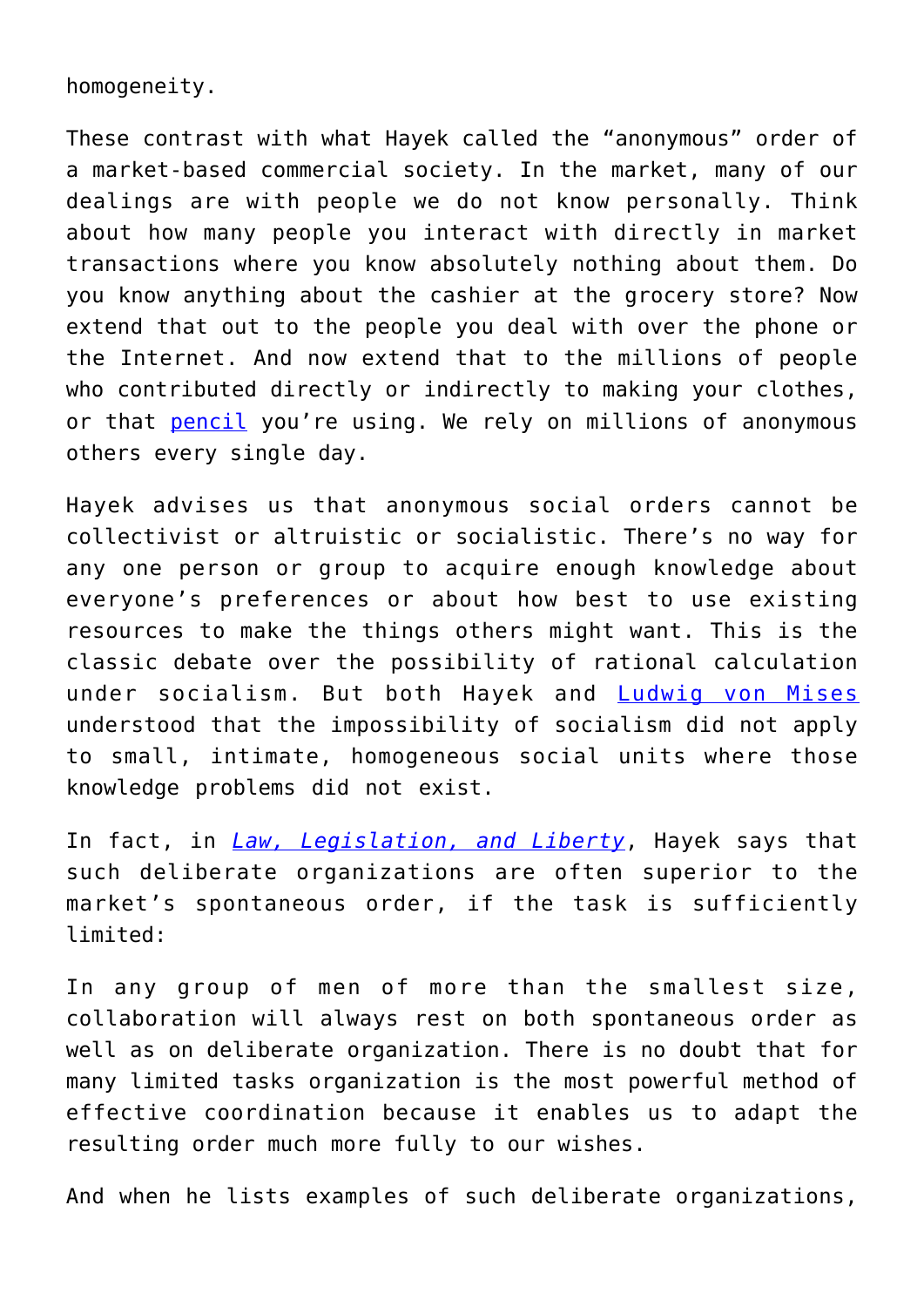first on his list is the family. Mises, in his writings on economic calculation, also uses the example of the family household to show that in a small and intimate setting, you do not need prices and markets to make allocative decisions.

Families are frequently organized in broadly socialist ways, and in recent years, they have become more "democratic" than they were for much of human history. Families, and other similarly "socialistic" institutions such as sports teams, the military, or many firms, are able to organize themselves this way because all of the participants agree on an overarching goal. Intimate orders can and do have "unified ends" where all the members are pursuing a particular purpose. Firms try to maximize profits. [Sports teams](http://fee.org/articles/hiding-the-high-price-of-college-sports/) try to win games and championships. Armies try to win wars. And [families?](http://fee.org/articles/the-nirvana-fallacy-social-science-and-the-nuclear-family/) Well, perhaps they try to maximize love or ensure the upbringing of children.

With a clear and agreed-on ranking of ends, each group member can understand their role in achieving them. This makes them willing to engage in what would otherwise be pure sacrifices. The solider throws himself on a grenade to save dozens of his band of brothers. The hockey player blocks a 100-mile-per-hour puck to save a goal. Workers take on tasks they might dislike. And family members recognize that sometimes, one child needs more than the others. Where the organization is intimate, simple, and transparent, members can come together, agree on goals, and reach mutual understanding about each person's role in achieving them.

This cooperation is what democratic socialists aspire to for society as a whole. It is not coincidental that one of the long-standing rallying cries of socialists is for a "brotherhood of man." We are, they like to say, all part of the global family. Even the use of "comrade" suggests a common goal that we all must work toward.

The problem is that this sort of democratic, participatory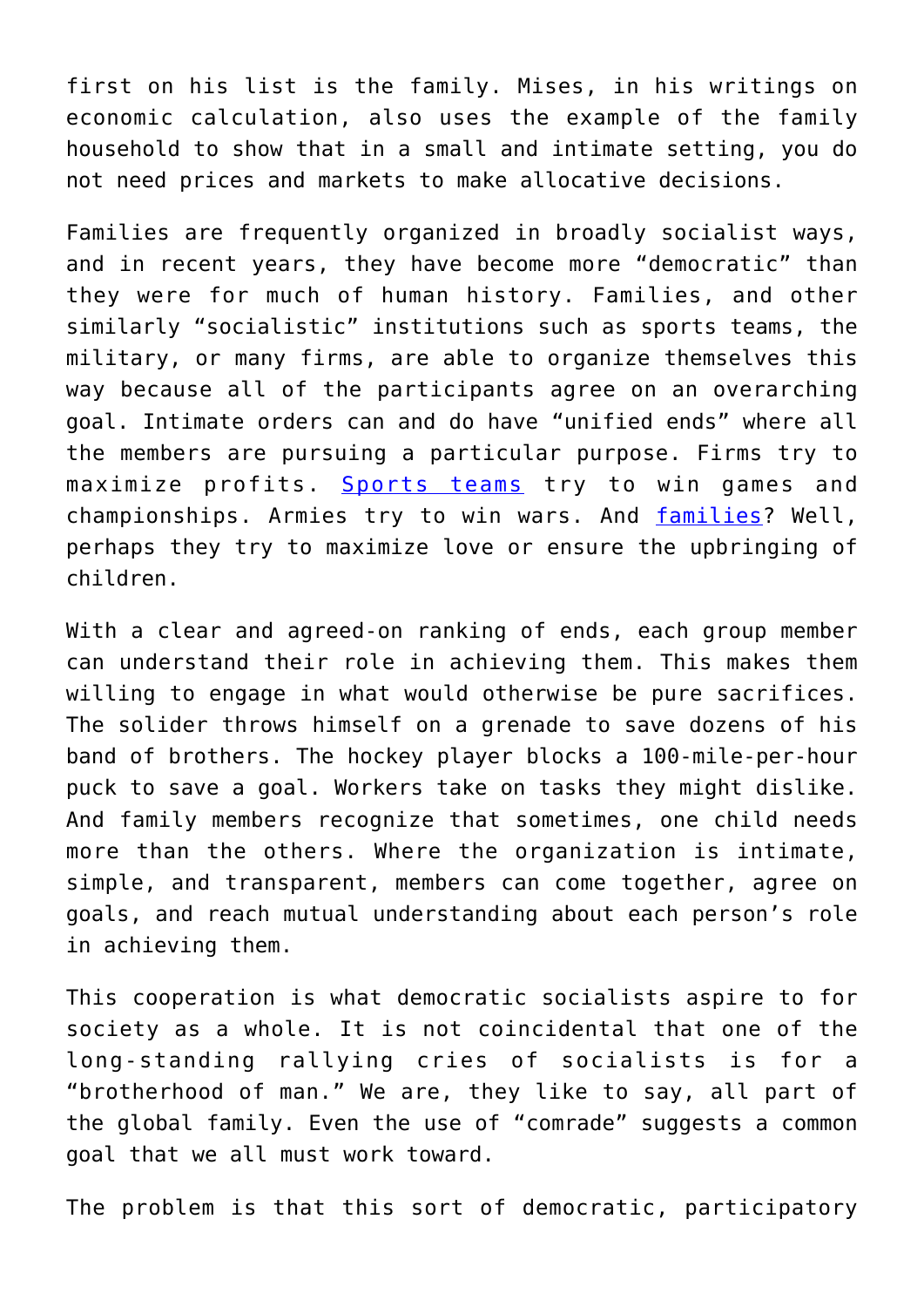socialism cannot scale up. Once we get beyond a small, faceto-face, intimate order, we lose our agreement on ends. In the extended, anonymous order of the market, we each have our own goals and they often conflict. We cannot agree on what to do and we cannot simply survey a limited set of resources we might consciously allocate toward those goals. The variety of ends and the multiple uses of means to those ends require, in Mises's words, "aids to the mind" — specifically, market prices — to help us decide what to do. Even relatively homogeneous countries like the Scandinavian ones are most emphatically not socialist but market orders. (See Corey Iacono's "[The Myth of Scandinavian Socialism](http://fee.org/articles/the-myth-of-scandinavian-socialism/).")

In these extended orders, Ikeda's arguments have force. In fact, Hayek pointed out in *[The Road to Serfdom](http://smile.amazon.com/Road-Serfdom-Documents---Definitive-Collected-ebook/dp/B0048EJXCK?tag=foundationforeco)* and elsewhere that if socialism were to be tried on a large scale, one reason it could not be democratic is that it would have to force a single scale of values on the citizenry, either through propaganda or violence, to emulate the way the intimate orders work.

So we should be careful when we say democratic socialism "can't work." What we should be saying is that it can't work for a society of any size beyond the smallest and most intimate. As Hayek says, even the broad, extended, anonymous order of the great society will contain within it numerous small groups of deliberate organization. The key is ensuring that *those* groups can interact in ways that produce peace, prosperity, and social cooperation — and that goal requires a market. Pursuing such aims through democratic socialism will only produce conflict, poverty, and totalitarianism.

*This blog post has been reproduced with the permission of the [Foundation for Economic Education.](http://www.fee.org/#axzz2OsGvFN38) The original blog post can be found [here](http://fee.org/articles/when-socialism-works/). The views expressed by the author and the Foundation for Economic Education are not necessarily endorsed by this organization and are simply provided as food for thought from Intellectual*